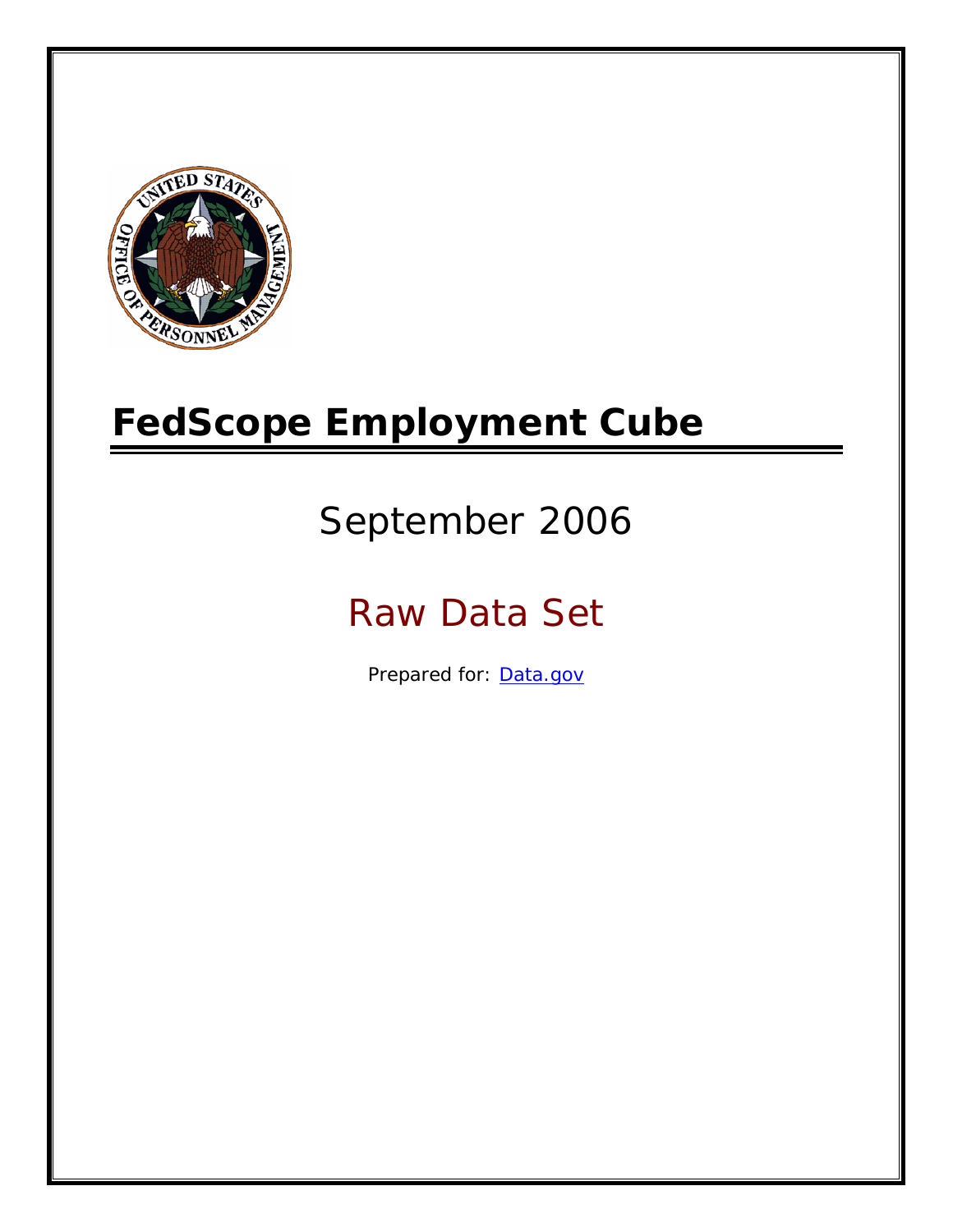

# **Table of Contents**

| $\mathbf{1}$ | <b>OVERVIEW</b>                                | 3              |
|--------------|------------------------------------------------|----------------|
| 1.1          | Purpose                                        | 3              |
| 1.2          | <b>Scope</b>                                   | 3              |
| 2            | <b>RAW DATA SET FILE</b>                       | 3              |
| 2.1          | <b>FACTDATA</b>                                | 3              |
| 3            | <b>DIMENSION TRANSLATIONS FILES</b>            | 5              |
| 3.1          | Agency                                         | 5              |
| 3.2          | Location                                       | 6              |
| 3.3          | Age                                            | 6              |
| 3.4          | <b>Education Level</b>                         | $\overline{7}$ |
| 3.5          | <b>General Schedule &amp; Equivalent Grade</b> | 8              |
| 3.6          | <b>Length of Service</b>                       | 8              |
| 3.7          | Occupation                                     | 9              |
| 3.8          | <b>Occupation Category</b>                     | 9              |
| 3.9          | Pay Plan & Grade                               | 10             |
| 3.10         | <b>Salary Level</b>                            | 10             |
|              | 3.11 STEM Occupations                          | 11             |
|              | 3.12 Supervisory Status                        | 11             |
|              | 3.13 Type of Appointment                       | 12             |
|              | 3.14 Work Schedule                             | 12             |
| 3.15         | <b>Work Status</b>                             | 13             |
|              | 3.16 Date                                      | 13             |
|              | 3.17 Employment                                | 14             |
|              | 3.18 Average Salary                            | 14             |
|              | 3.19 Average Length of Service                 | 14             |
| 4            | <b>DATA DEFINITIONS</b>                        | 15             |
| 4.1          | Agency                                         | 15             |
| 4.2          | Location                                       | 15             |
| 4.3          | Age                                            | 15             |
| 4.4          | <b>Education Level</b>                         | 15             |
| 4.5          | <b>General Schedule &amp; Equivalent Grade</b> | 15             |
| 4.6          | <b>Length of Service</b>                       | 15             |
| 4.7          | Occupation                                     | 15             |
| 4.8          | <b>Occupation Category</b>                     | 15             |
| 4.9          | Pay Plan & Grade                               | 16             |
| 4.10         | <b>Salary Level</b>                            | 16             |
| 4.11         | <b>STEM Occupations</b>                        | 16             |
| 4.12         | <b>Supervisory Status</b>                      | 16             |
| 4.13         | <b>Type of Appointment</b>                     | 16             |
| 4.14         | <b>Work Schedule</b>                           | 16             |

**Source**: FedScope (https://www.fedscope.opm.gov/) 1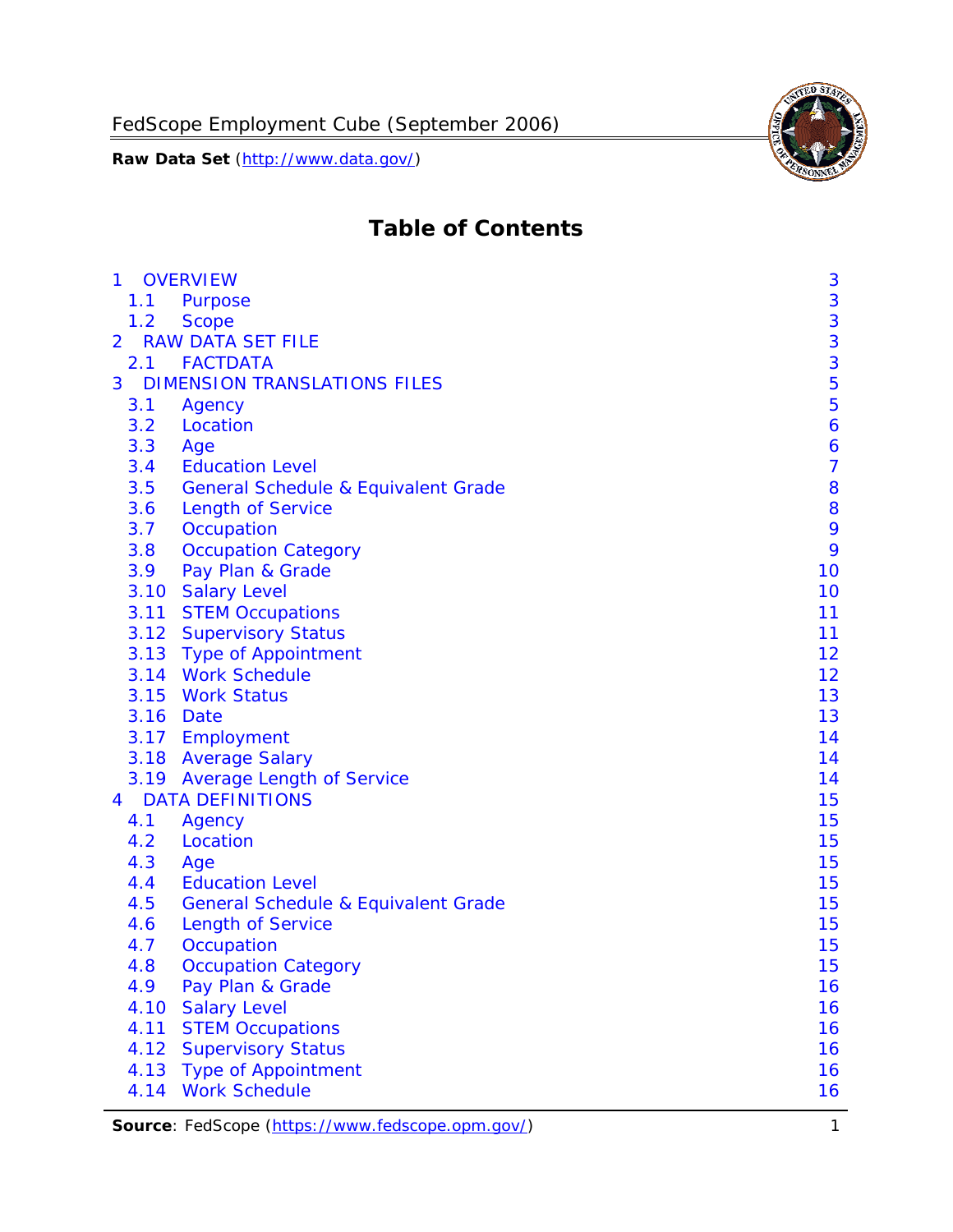FedScope Employment Cube (September 2006)

**Raw Data Set** (http://www.data.gov/)

|               | 4.15 Work Status                                    | 16 |
|---------------|-----------------------------------------------------|----|
|               | 4.16 Date                                           | 16 |
|               | 4.17 Employment                                     | 17 |
|               | 4.18 Average Salary                                 | 17 |
|               | 4.19 Average Length of Service                      | 17 |
|               | 5 APPENDIX                                          | 18 |
| 5.1           | SAS Program to Read Raw Data Sets for Data Analysis | 18 |
| $5.2^{\circ}$ | <b>FedScope General Public Web Site</b>             | 18 |

# **Listing of Tables**

| Table 2.1: FACTDATA.TXT Record Layout   | 4  |
|-----------------------------------------|----|
| Table 3.1: DTagy.txt Record Layout      | 5  |
| Table 3.2: DTloc.txt Record Layout      | 6  |
| Table 3.3: DTagelvl.txt Record Layout   | 6  |
| Table 3.4: DTedlvl.txt Record Layout    | 7  |
| Table 3.5: DTgsegrd.txt Record Layout   | 8  |
| Table 3.6: DTIoslyl.txt Record Layout   | 8  |
| Table 3.7: DTocc.txt Record Layout      | 9  |
| Table 3.8: DTpatco.txt Record Layout    | 9  |
| Table 3.9: DTppgrd.txt Record Layout    | 10 |
| Table 3.10: DTsallvl.txt Record Layout  | 10 |
| Table 3.11: DTstemocc.txt Record Layout | 11 |
| Table 3.12: DTsuper.txt Record Layout   | 11 |
| Table 3.13: DTtoa.txt Record Layout     | 12 |
| Table 3.14: DTwrksch.txt Record Layout  | 12 |
| Table 3.15: DTwkstat.txt Record Layout  | 13 |
| Table 3.16: DTdate.txt Record Layout    | 13 |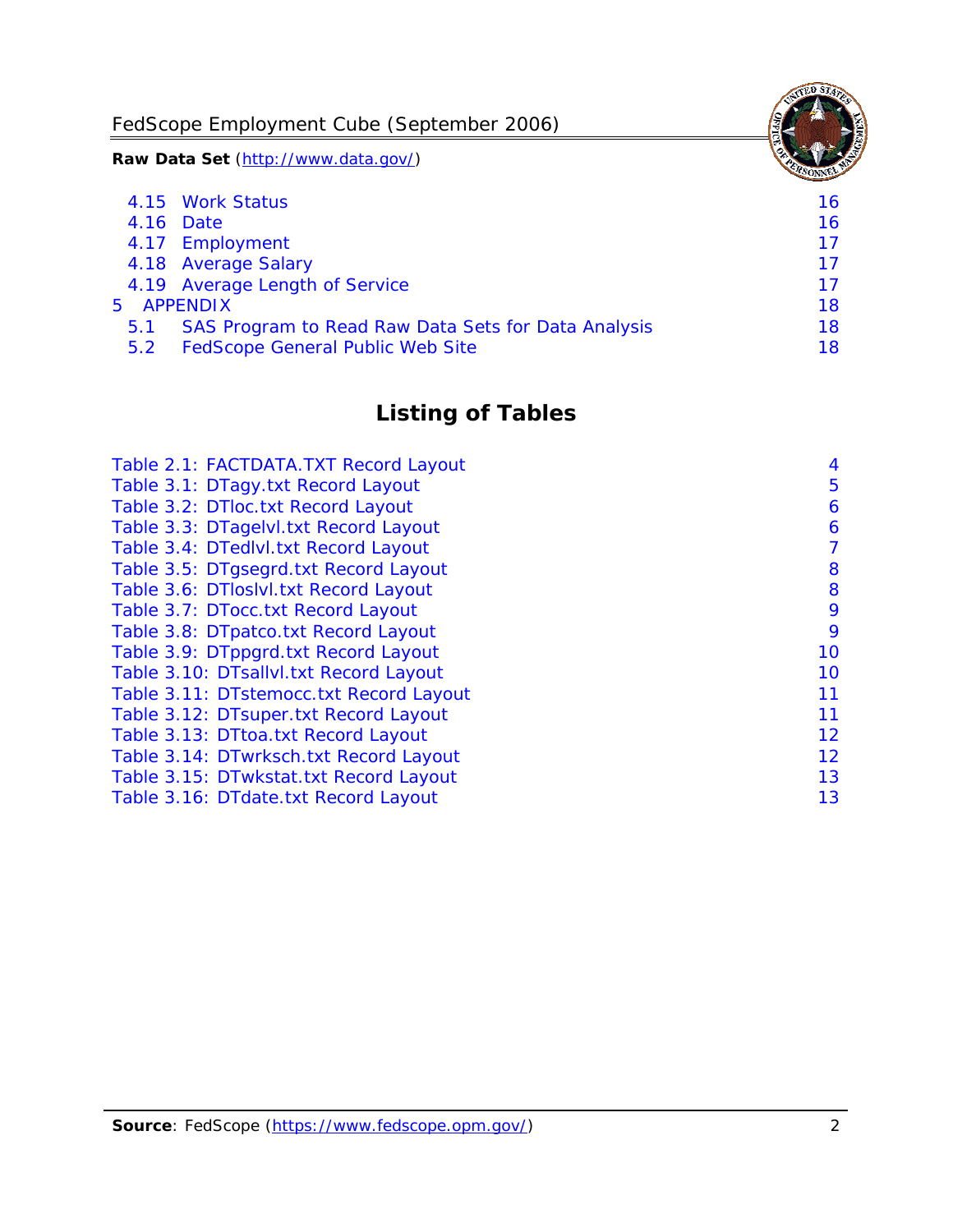<span id="page-3-0"></span>

#### *1.1 Purpose*

<span id="page-3-1"></span>The purpose of this raw data set is to increase public access to high value, machine readable datasets generated by the U.S. Office of Personnel Management. The FedScope Employment Cube data sets are available via [Data.gov](http://www.data.gov/).

## <span id="page-3-2"></span>*1.2 Scope*

The scope of this raw data set includes data elements used in the creation of the FedScope Employment Cube [\(https://www.fedscope.opm.gov/\)](https://www.fedscope.opm.gov/). **NOTE**: Starting in FY 2010, the OPM Statistical Data Mart (SDM) is the source for all FedScope data. The SDM is processed data from the Enterprise Human Resources Integration (EHRI) data warehouse. Data is processed on a quarterly basis (i.e. March, June, September and December).

# <span id="page-3-3"></span>**2 RAW DATA SET FILE**

# <span id="page-3-4"></span>*2.1 FACTDATA*

This "**delimited**" (comma separated value (**CSV**)) raw data set provides employee population data as of September 2006. Each column value is separated by a "**comma**" from the next column's value and each row starts a new record. Each record contains 20 data elements. The record layout for FACTDATA.TXT is depicted in [Table 2.1](#page-4-1) below:

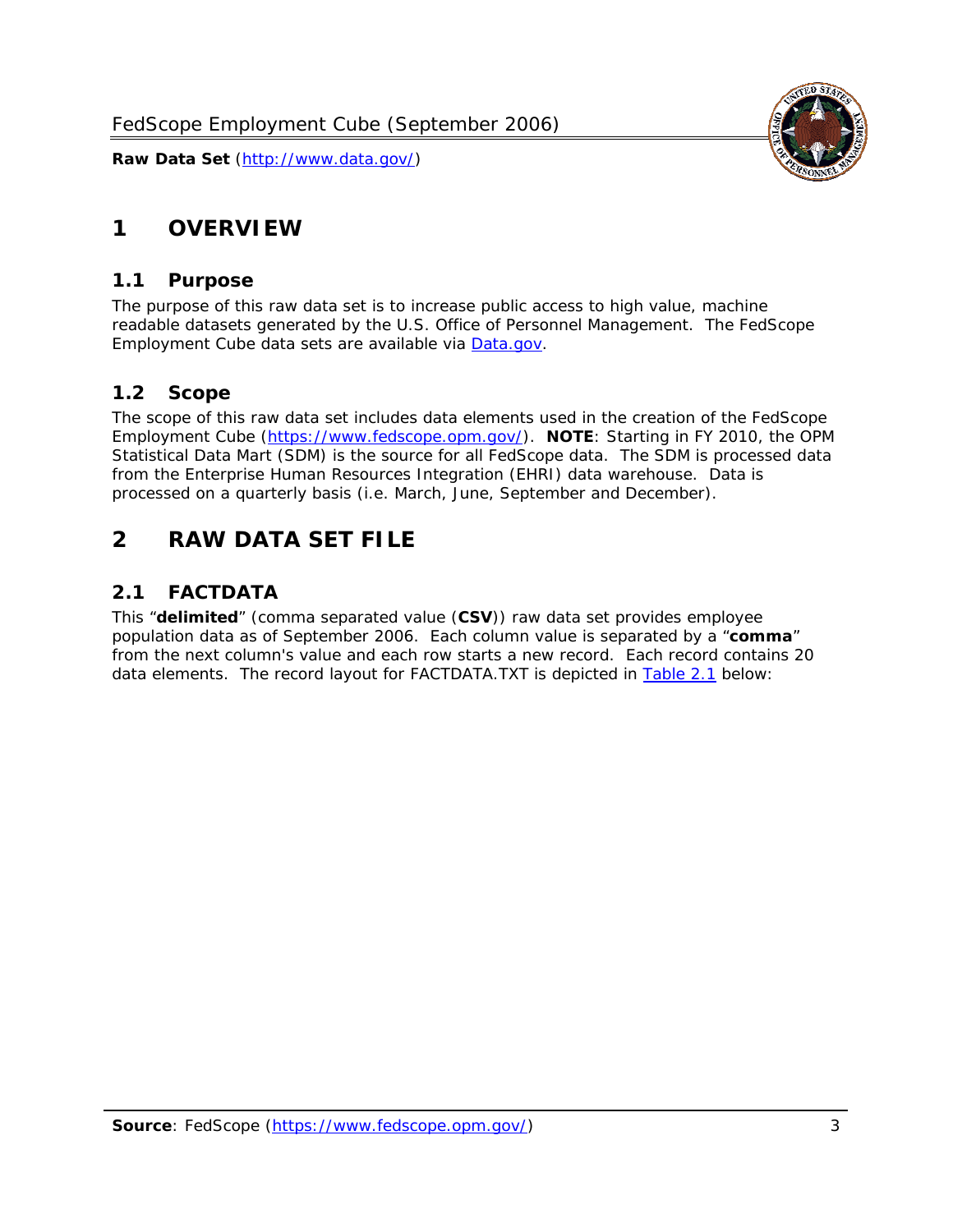<span id="page-4-1"></span><span id="page-4-0"></span>

**NOTE**: If importing this table (data set) into Excel, change the "column data format" for columns 1-17 from "General" to "Text". Columns 18-20 can be imported as "General" data format. In Excel, the "General" data format converts numeric values to numbers. Columns 1-17 are TEXT fields; Columns 18-20 are NUMERIC fields.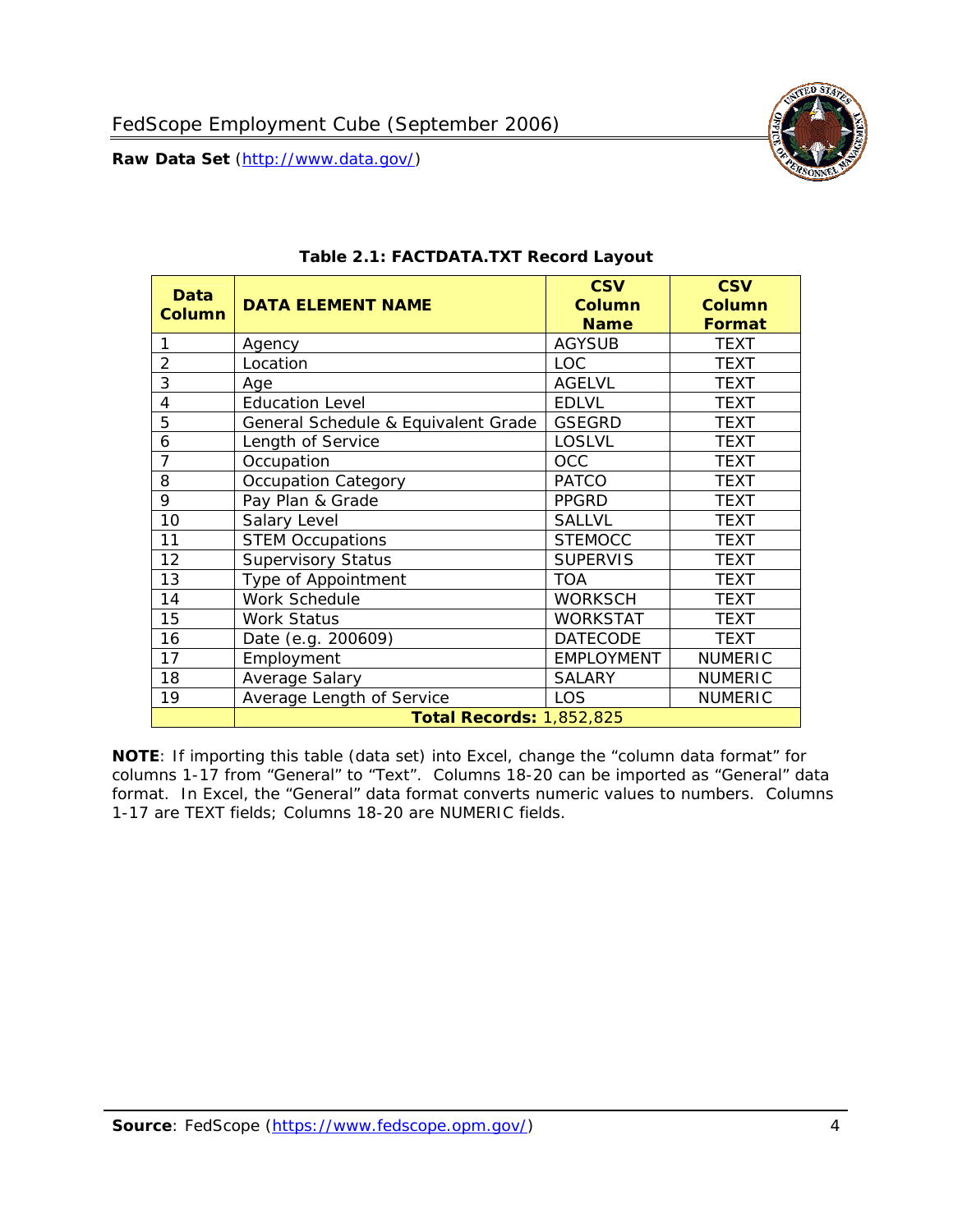

# <span id="page-5-0"></span>**3 DIMENSION TRANSLATIONS FILES**

#### <span id="page-5-1"></span>*3.1 Agency*

<span id="page-5-3"></span><span id="page-5-2"></span>This "**delimited**" (comma separated value (**CSV**)) data file provides translations for the agency data element contained in the employee population data file (FACTDATA.TXT). See [Table 2.1.](#page-4-1) Each column value is separated by a "**comma**" from the next column's value and each row starts a new record. Each record contains 6 data elements. The record layout for DTagy.txt is depicted in [Table 3.1](#page-5-3) below:

| Data<br>Column            | <b>DATA ELEMENT NAME</b>       | <b>CSV</b><br><b>Column</b><br><b>Name</b> | <b>CSV</b><br>Column<br><b>Format</b> |  |
|---------------------------|--------------------------------|--------------------------------------------|---------------------------------------|--|
|                           | Agency Type                    | <b>AGYTYP</b>                              | <b>TEXT</b>                           |  |
| 2                         | <b>Agency Type Translation</b> | <b>AGYTYPT</b>                             | <b>TEXT</b>                           |  |
| 3                         | Agency                         | AGY                                        | <b>TEXT</b>                           |  |
| 4                         | <b>Agency Translation</b>      | <b>AGYT</b>                                | <b>TEXT</b>                           |  |
| 5                         | Agency Sub element             | <b>AGYSUB</b>                              | <b>TEXT</b>                           |  |
| 6                         | Agency Sub element Translation | <b>AGYSUBT</b>                             | <b>TEXT</b>                           |  |
| <b>Total Records: 530</b> |                                |                                            |                                       |  |

#### **Table 3.1: DTagy.txt Record Layout**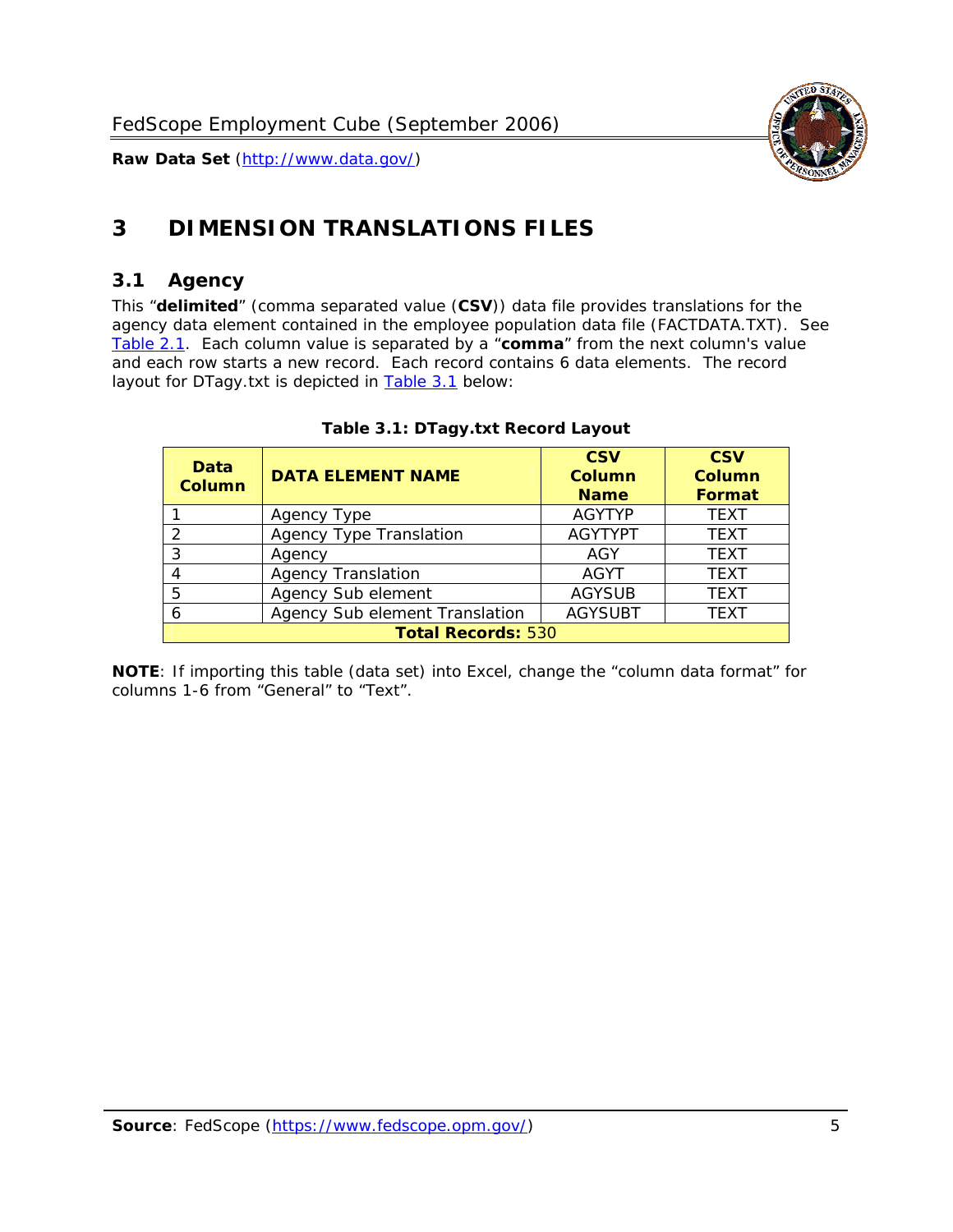

#### <span id="page-6-0"></span>*3.2 Location*

<span id="page-6-4"></span><span id="page-6-2"></span>This "**delimited**" (comma separated value (**CSV**)) data file provides translations for the location data element contained in the employee population data file (FACTDATA.TXT). See [Table 2.1.](#page-4-1) Each column value is separated by a "**comma**" from the next column's value and each row starts a new record. Each record contains 4 data elements. The record layout for DTloc.txt is depicted in [Table 3.2](#page-6-4) below:

| Data<br><b>Column</b>     | <b>DATA ELEMENT NAME</b>         | <b>CSV</b><br>Column<br><b>Name</b> | <b>CSV</b><br><b>Column</b><br><b>Format</b> |  |  |
|---------------------------|----------------------------------|-------------------------------------|----------------------------------------------|--|--|
|                           | Location Type                    | <b>LOCTYP</b>                       | <b>TEXT</b>                                  |  |  |
|                           | Location Type Translation        | <b>LOCTYPT</b>                      | <b>TEXT</b>                                  |  |  |
| ົ                         | State/Country                    | <b>LOC</b>                          | <b>TFXT</b>                                  |  |  |
|                           | <b>State/Country Translation</b> | LOCT                                | <b>TFXT</b>                                  |  |  |
| <b>Total Records: 221</b> |                                  |                                     |                                              |  |  |

#### **Table 3.2: DTloc.txt Record Layout**

**NOTE**: If importing this table (data set) into Excel, change the "column data format" for columns 1-4 from "General" to "Text".

#### <span id="page-6-1"></span>*3.3 Age*

<span id="page-6-5"></span><span id="page-6-3"></span>This "**delimited**" (comma separated value (**CSV**)) data file provides translations for the age data element contained in the employee population data file (FACTDATA.TXT). See [Table](#page-4-1) [2.1](#page-4-1). Each column value is separated by a "**comma**" from the next column's value and each row starts a new record. Each record contains 2 data elements. The record layout for DTagelvl.txt is depicted in [Table 3.3](#page-6-5) below:

| Data<br>Column           | <b>DATA ELEMENT NAME</b> | <b>CSV</b><br>Column<br><b>Name</b> | <b>CSV</b><br>Column<br>Format |  |
|--------------------------|--------------------------|-------------------------------------|--------------------------------|--|
|                          | Aae                      | AGELVL                              | TFXT                           |  |
|                          | Age Translation          | AGFI VI T                           | TFXT                           |  |
| <b>Total Records: 12</b> |                          |                                     |                                |  |

|  |  | Table 3.3: DTagelvl.txt Record Layout |  |
|--|--|---------------------------------------|--|
|  |  |                                       |  |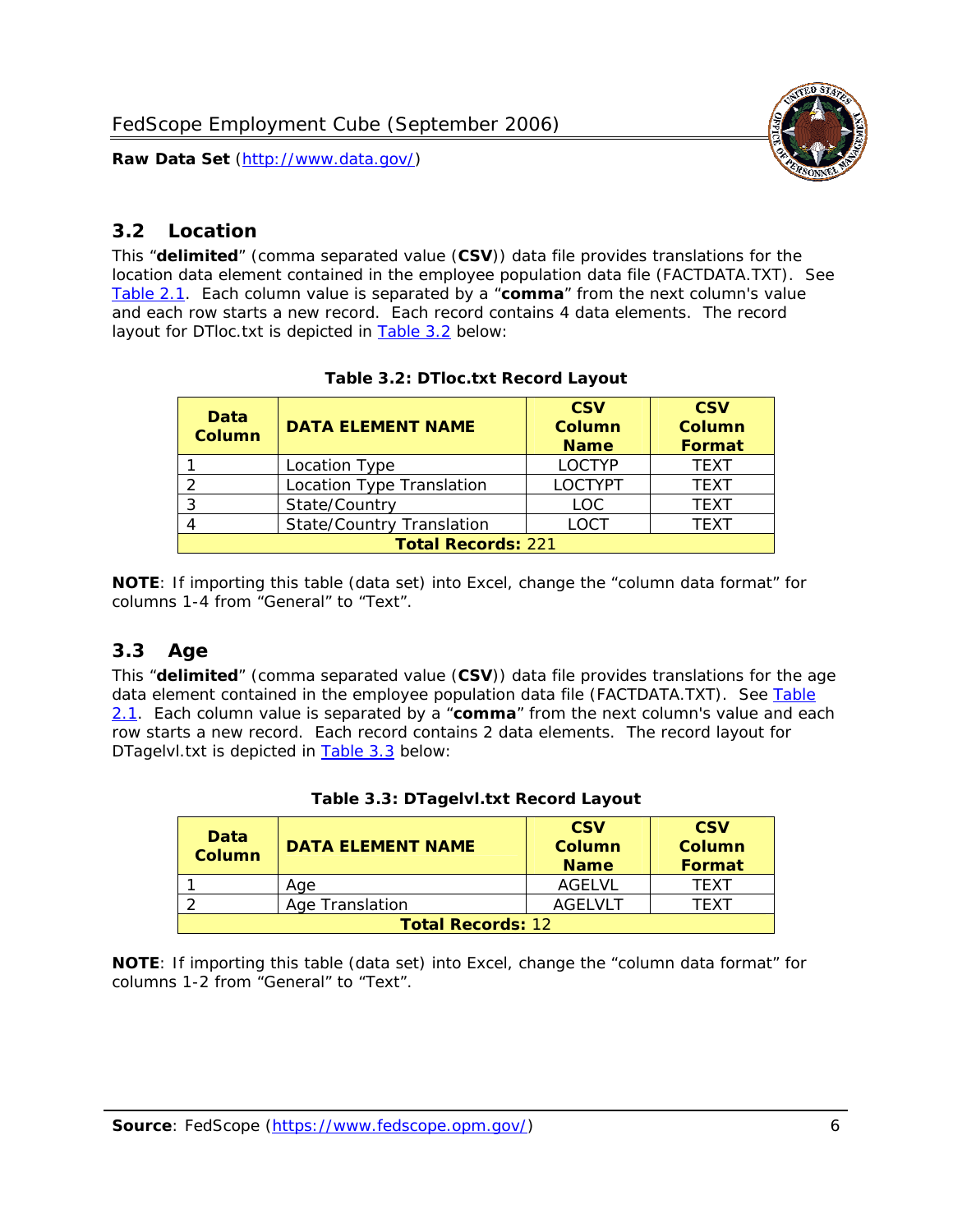

### <span id="page-7-0"></span>*3.4 Education Level*

<span id="page-7-2"></span><span id="page-7-1"></span>This "**delimited**" (comma separated value (**CSV**)) data file provides translations for the education level data element contained in the employee population data file (FACTDATA.TXT). See [Table 2.1](#page-4-1). Each column value is separated by a "**comma**" from the next column's value and each row starts a new record. Each record contains 4 data elements. The record layout for DTedlvl.txt is depicted in [Table 3.4](#page-7-2) below:

| Data<br><b>Column</b>    | <b>DATA ELEMENT NAME</b>                | <b>CSV</b><br><b>Column</b><br><b>Name</b> | <b>CSV</b><br><b>Column</b><br><b>Format</b> |  |  |
|--------------------------|-----------------------------------------|--------------------------------------------|----------------------------------------------|--|--|
|                          | <b>Education Level Type</b>             | <b>EDLVLTYP</b>                            | <b>TEXT</b>                                  |  |  |
|                          | <b>Education Level Type Translation</b> | <b>EDLVLTYPT</b>                           | <b>TEXT</b>                                  |  |  |
|                          | <b>Education Level</b>                  | <b>EDLVL</b>                               | <b>TEXT</b>                                  |  |  |
|                          | <b>Education Level Translation</b>      | <b>EDLVLT</b>                              | <b>TEXT</b>                                  |  |  |
| <b>Total Records: 24</b> |                                         |                                            |                                              |  |  |

#### **Table 3.4: DTedlvl.txt Record Layout**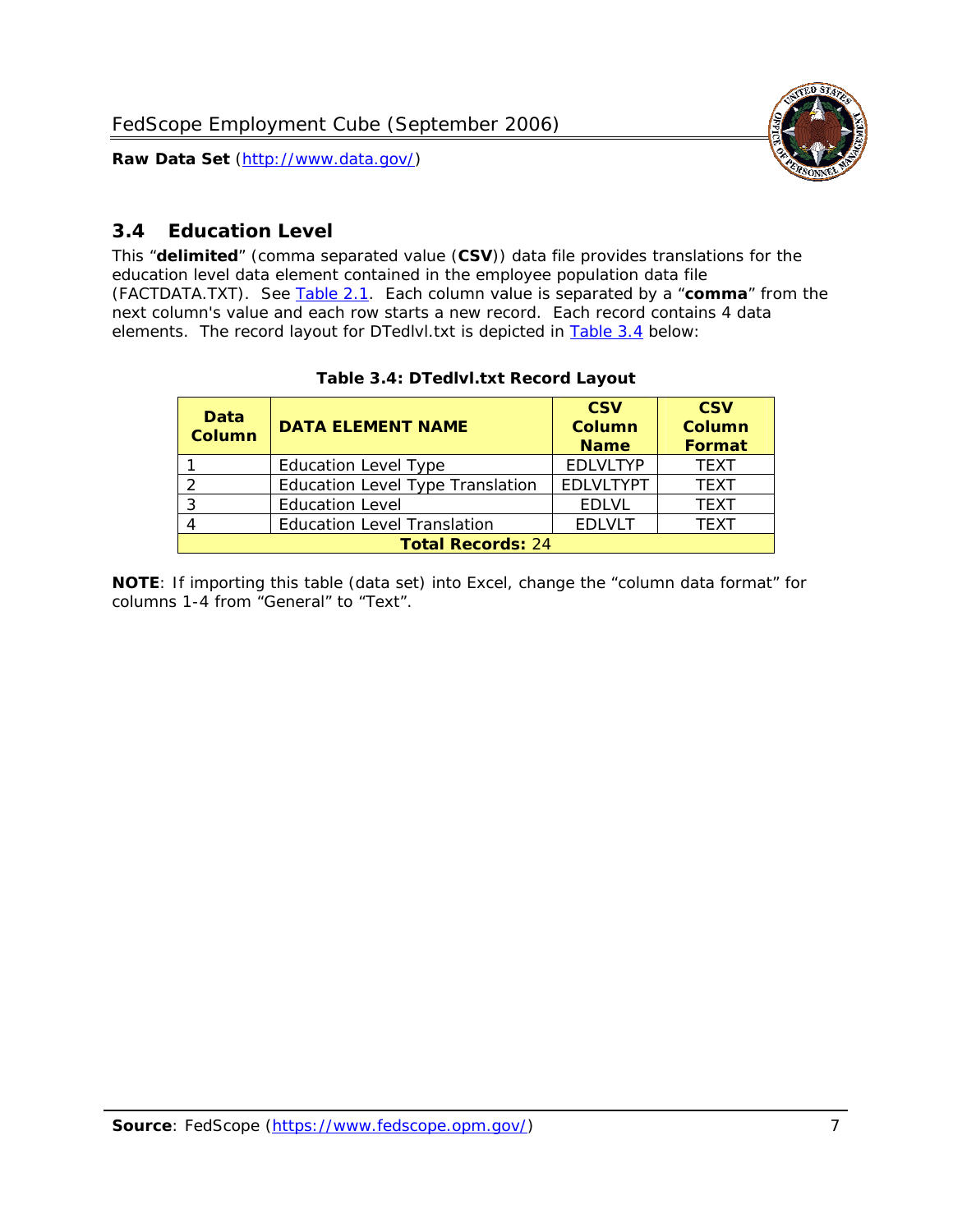<span id="page-8-0"></span>

This "**delimited**" (comma separated value (**CSV**)) data file provides translations for the general schedule & equivalent grade data element contained in the employee population data file (FACTDATA.TXT). See [Table 2.1](#page-4-1). Each column value is separated by a "**comma**" from the next column's value and each row starts a new record. Each record contains 1 data element. The record layout for DTgsegrd.txt is depicted in [Table 3.5](#page-8-4) below:

#### **Table 3.5: DTgsegrd.txt Record Layout**

<span id="page-8-4"></span><span id="page-8-2"></span>

| Data<br>Column | <b>DATA ELEMENT NAME</b>            |        | <b>CSV</b><br>Column<br><b>Format</b> |  |  |  |
|----------------|-------------------------------------|--------|---------------------------------------|--|--|--|
|                | General Schedule & Equivalent Grade | GSFGRD | <b>TFXT</b>                           |  |  |  |
|                | <b>Total Records: 17</b>            |        |                                       |  |  |  |

**NOTE**: If importing this table (data set) into Excel, change the "column data format" for column 1-from "General" to "Text".

#### <span id="page-8-1"></span>*3.6 Length of Service*

<span id="page-8-5"></span>This "**delimited**" (comma separated value (**CSV**)) data file provides translations for the length of service data element contained in the employee population data file (FACTDATA.TXT). See [Table 2.1](#page-4-1). Each column value is separated by a "**comma**" from the next column's value and each row starts a new record. Each record contains 2 data elements. The record layout for DTloslvl.txt is depicted in [Table 3.6](#page-8-5) below:

<span id="page-8-3"></span>

| Data<br><b>Column</b>    | <b>DATA ELEMENT NAME</b>      | <b>CSV</b><br><b>Column</b><br><b>Name</b> | <b>CSV</b><br>Column<br>Format |  |  |
|--------------------------|-------------------------------|--------------------------------------------|--------------------------------|--|--|
|                          | Length of Service             | LOSLVL                                     | TFXT                           |  |  |
|                          | Length of Service Translation | LOSI VLT                                   | TFXT                           |  |  |
| <b>Total Records: 11</b> |                               |                                            |                                |  |  |

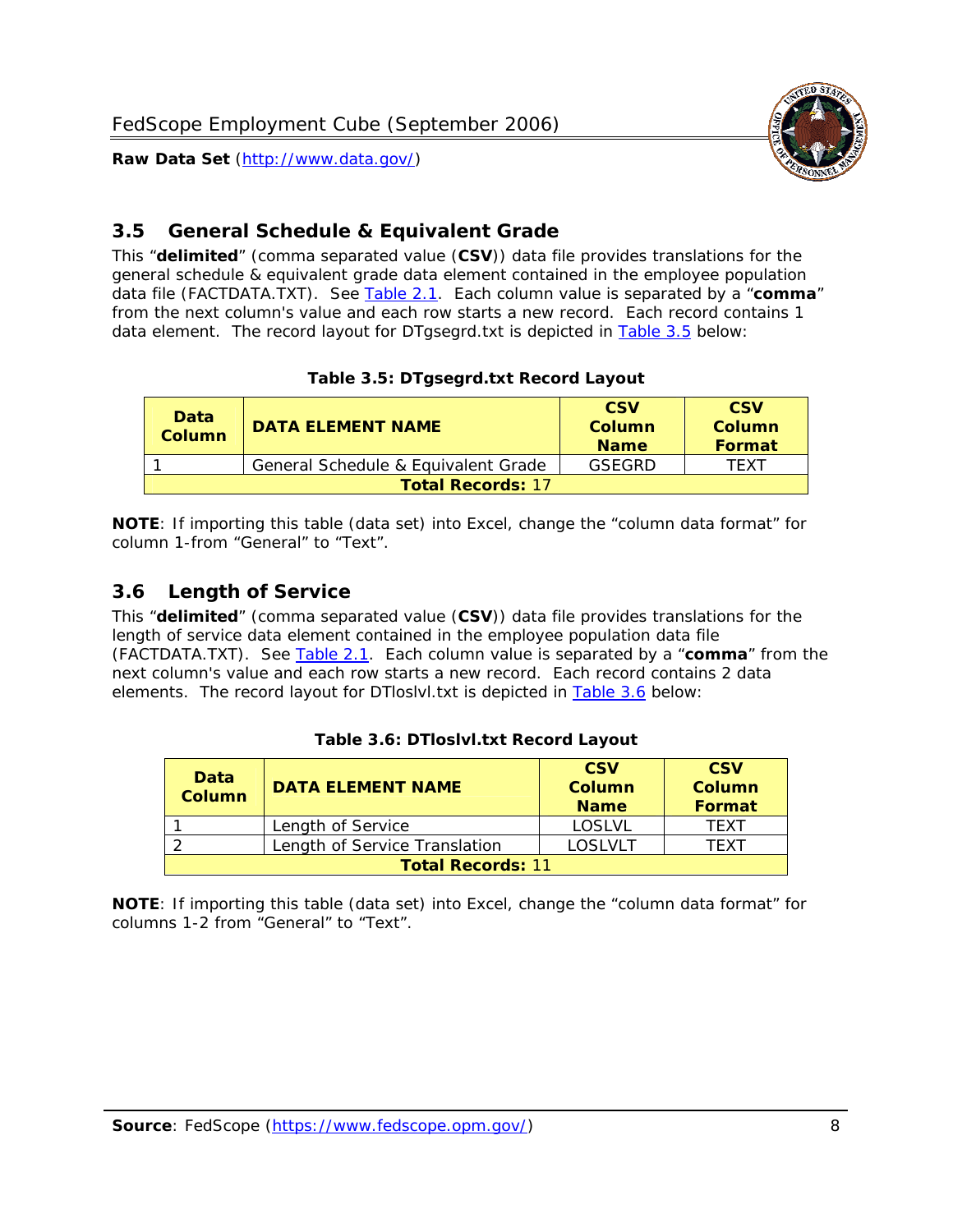

#### <span id="page-9-0"></span>*3.7 Occupation*

<span id="page-9-4"></span>This "**delimited**" (comma separated value (**CSV**)) data file provides translations for the occupation data element contained in the employee population data file (FACTDATA.TXT). See [Table 2.1](#page-4-1). Each column value is separated by a "**comma**" from the next column's value and each row starts a new record. Each record contains 6 data elements. The record layout for DTocc.txt is depicted in [Table 3.7](#page-9-4) below:

<span id="page-9-2"></span>

| Data<br><b>Column</b>     | <b>DATA ELEMENT NAME</b>             | <b>CSV</b><br>Column<br><b>Name</b> | <b>CSV</b><br>Column<br><b>Format</b> |  |  |
|---------------------------|--------------------------------------|-------------------------------------|---------------------------------------|--|--|
|                           | Occupation Type                      | <b>OCCTYP</b>                       | <b>TEXT</b>                           |  |  |
|                           | Occupation Type Translation          | <b>OCCTYPT</b>                      | <b>TEXT</b>                           |  |  |
| ર                         | <b>Occupation Family</b>             | <b>OCCFAM</b>                       | <b>TEXT</b>                           |  |  |
|                           | <b>Occupation Family Translation</b> | <b>OCCFAMT</b>                      | <b>TEXT</b>                           |  |  |
| 5                         | Occupation                           | <b>OCC</b>                          | <b>TEXT</b>                           |  |  |
|                           | <b>Occupation Translation</b>        | <b>OCCT</b>                         | <b>TEXT</b>                           |  |  |
| <b>Total Records: 754</b> |                                      |                                     |                                       |  |  |

#### **Table 3.7: DTocc.txt Record Layout**

**NOTE**: If importing this table (data set) into Excel, change the "column data format" for columns 1-6 from "General" to "Text".

#### <span id="page-9-1"></span>*3.8 Occupation Category*

<span id="page-9-5"></span>This "**delimited**" (comma separated value (**CSV**)) data file provides translations for the occupation category data element contained in the employee population data file (FACTDATA.TXT). See [Table 2.1](#page-4-1). Each column value is separated by a "**comma**" from the next column's value and each row starts a new record. Each record contains 2 data elements. The record layout for DTpatco.txt is depicted in [Table 3.8](#page-9-5) below:

<span id="page-9-3"></span>

| Data<br><b>Column</b>   | <b>DATA ELEMENT NAME</b>        | <b>CSV</b><br>Column<br><b>Name</b> | <b>CSV</b><br>Column<br>Format |  |
|-------------------------|---------------------------------|-------------------------------------|--------------------------------|--|
|                         | <b>Occupation Category</b>      | <b>PATCO</b>                        | <b>TFXT</b>                    |  |
|                         | Occupation Category Translation | <b>PATCOT</b>                       | TFXT                           |  |
| <b>Total Records: 7</b> |                                 |                                     |                                |  |

|  |  | Table 3.8: DTpatco.txt Record Layout |  |  |
|--|--|--------------------------------------|--|--|
|--|--|--------------------------------------|--|--|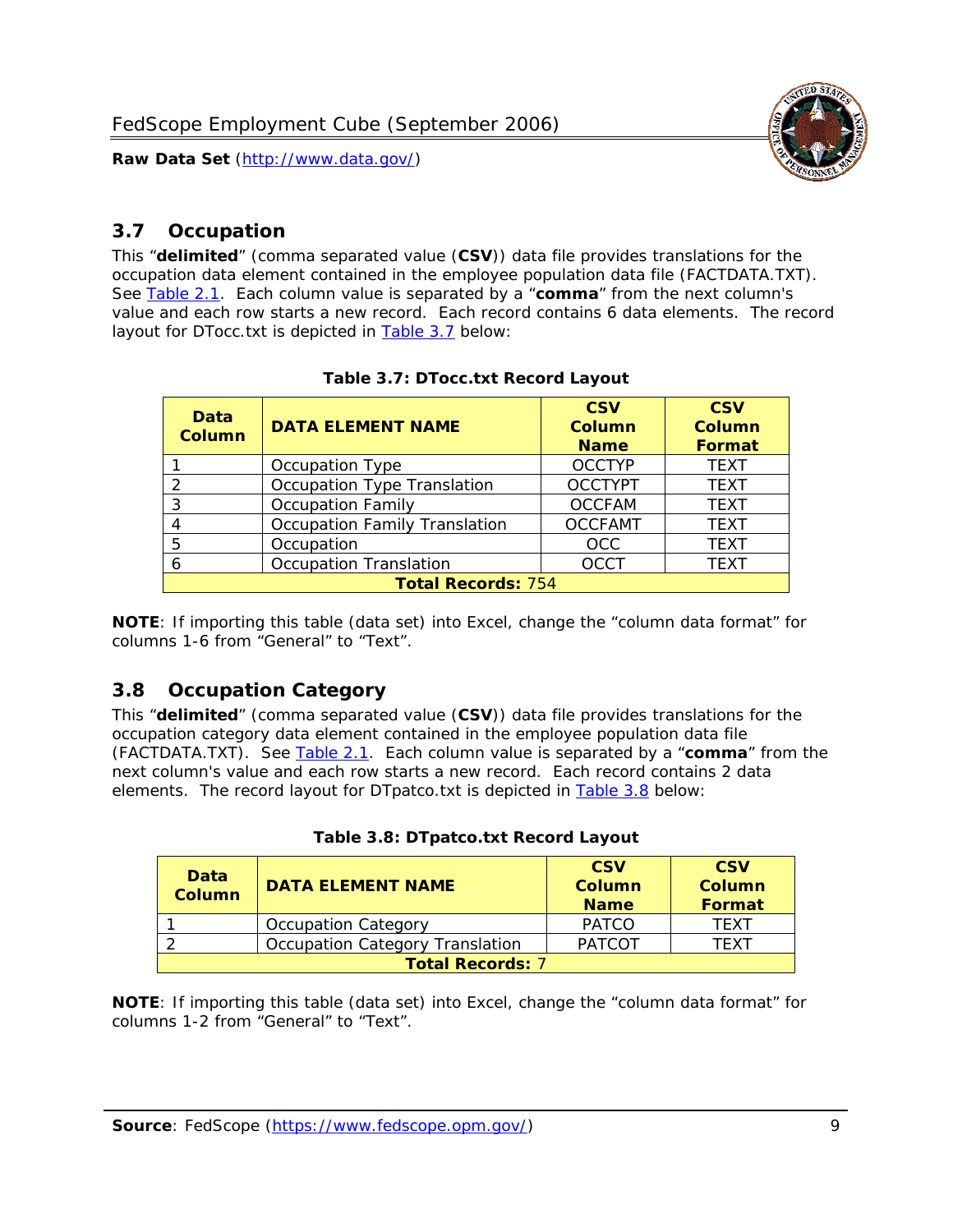

### <span id="page-10-0"></span>*3.9 Pay Plan & Grade*

<span id="page-10-4"></span>This "**delimited**" (comma separated value (**CSV**)) data file provides translations for the pay plan & grade data element contained in the employee population data file (FACTDATA.TXT). See [Table 2.1](#page-4-1). Each column value is separated by a "**comma**" from the next column's value and each row starts a new record. Each record contains 7 data elements. The record layout for DTppgrd.txt is depicted in **Table 3.9** below:

<span id="page-10-2"></span>

| Data<br>Column | <b>DATA ELEMENT NAME</b>    | <b>CSV</b><br>Column<br><b>Name</b> | <b>CSV</b><br><b>Column</b><br><b>Format</b> |  |  |
|----------------|-----------------------------|-------------------------------------|----------------------------------------------|--|--|
|                | Pay Plan Type               | <b>PPTYP</b>                        | <b>TEXT</b>                                  |  |  |
| $\mathcal{P}$  | Pay Plan Type Translation   | <b>PPTYPT</b>                       | <b>TEXT</b>                                  |  |  |
| 3              | Pay Plan Group              | <b>PPGROUP</b>                      | <b>TEXT</b>                                  |  |  |
| 4              | Pay Plan Group Translation  | <b>PPGROUPT</b>                     | <b>TEXT</b>                                  |  |  |
| 5              | Pay Plan                    | <b>PAYPLAN</b>                      | <b>TEXT</b>                                  |  |  |
| 6              | Pay Plan Translation        | PAYPLANT                            | <b>TEXT</b>                                  |  |  |
|                | Pay Plan & Grade            | <b>PPGRD</b>                        | <b>TEXT</b>                                  |  |  |
|                | <b>Total Records: 1,097</b> |                                     |                                              |  |  |

#### **Table 3.9: DTppgrd.txt Record Layout**

**NOTE**: If importing this table (data set) into Excel, change the "column data format" for columns 1-7 from "General" to "Text".

## <span id="page-10-1"></span>*3.10 Salary Level*

<span id="page-10-5"></span><span id="page-10-3"></span>This "**delimited**" (comma separated value (**CSV**)) data file provides translations for the salary level data element contained in the employee population data file (FACTDATA.TXT). See [Table 2.1](#page-4-1). Each column value is separated by a "**comma**" from the next column's value and each row starts a new record. Each record contains 2 data elements. The record layout for DTsallvl.txt is depicted in [Table 3.10](#page-10-5) below:

| <b>Data</b><br>Column    | <b>DATA ELEMENT NAME</b>        | <b>CSV</b><br>Column<br><b>Name</b> | <b>CSV</b><br>Column<br><b>Format</b> |
|--------------------------|---------------------------------|-------------------------------------|---------------------------------------|
|                          | Salary Level                    | <b>SALLVL</b>                       | TFXT                                  |
|                          | <b>Salary Level Translation</b> | SAI I VI T                          | TEXT                                  |
| <b>Total Records: 19</b> |                                 |                                     |                                       |

| Table 3.10: DTsallvl.txt Record Layout |  |
|----------------------------------------|--|
|----------------------------------------|--|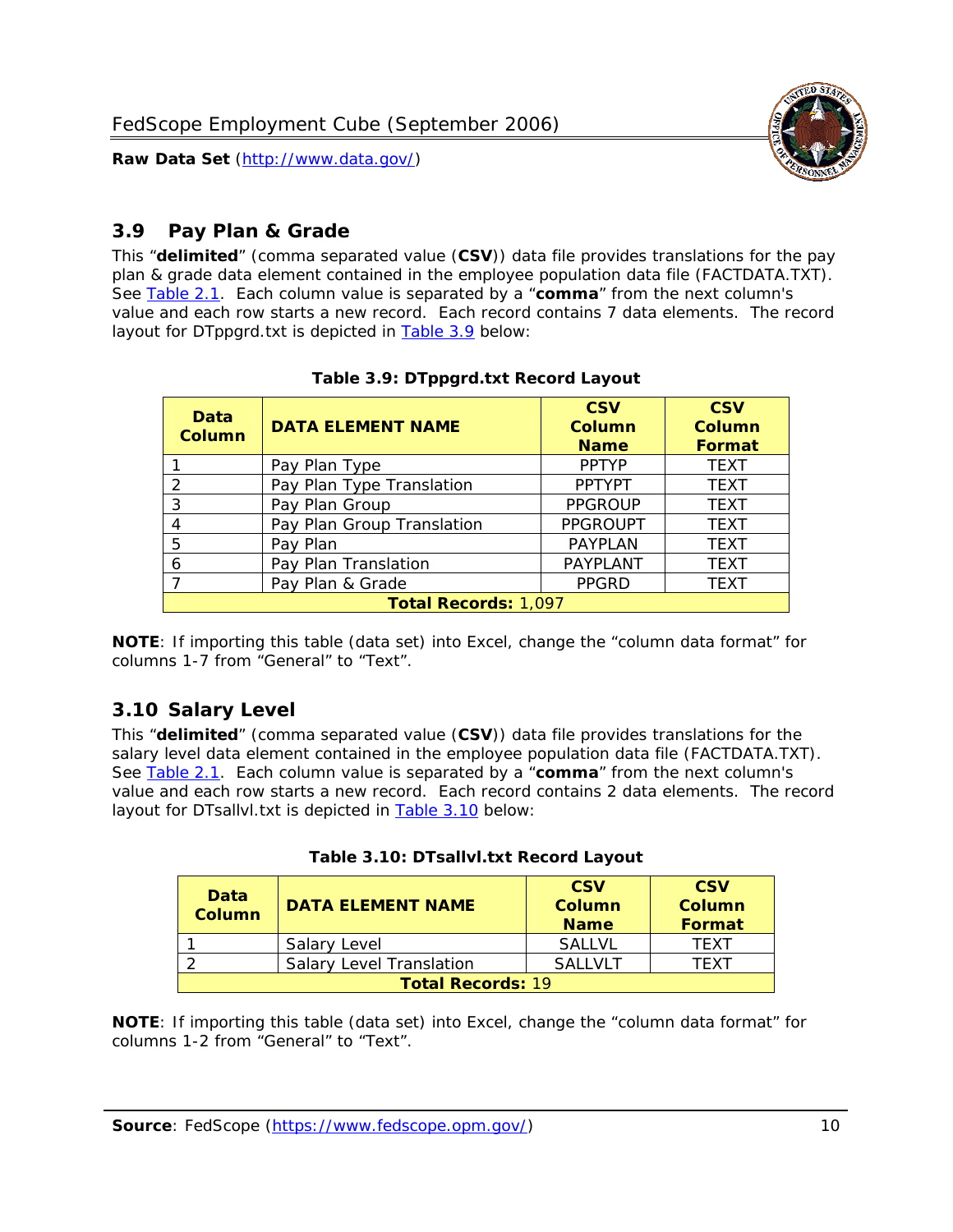

#### <span id="page-11-0"></span>*3.11 STEM Occupations*

<span id="page-11-4"></span>This "**delimited**" (comma separated value (**CSV**)) data file provides translations for the STEM occupations data element contained in the employee population data file (FACTDATA.TXT). See [Table 2.1](#page-4-1). Each column value is separated by a "**comma**" from the next column's value and each row starts a new record. Each record contains 6 data elements. The record layout for DTstemocc.txt is depicted in [Table 3.11](#page-11-4) below:

<span id="page-11-2"></span>

| <b>Data</b><br><b>Column</b> | <b>DATA ELEMENT NAME</b>                     | <b>CSV</b><br>Column<br><b>Name</b> | <b>CSV</b><br><b>Column</b><br><b>Format</b> |
|------------------------------|----------------------------------------------|-------------------------------------|----------------------------------------------|
|                              | <b>STEM Occupation Aggregate</b>             | <b>STEMAGG</b>                      | <b>TEXT</b>                                  |
|                              | <b>STEM Occupation Aggregate Translation</b> | <b>STEMAGGT</b>                     | <b>TEXT</b>                                  |
| 3                            | <b>STEM Occupation Type</b>                  | <b>STEMTYP</b>                      | <b>TEXT</b>                                  |
|                              | <b>STEM Occupation Type Translation</b>      | <b>STEMTYPT</b>                     | <b>TEXT</b>                                  |
| 5                            | <b>STEM Occupation</b>                       | <b>STEMOCC</b>                      | <b>TEXT</b>                                  |
|                              | <b>STEM Occupation Translation</b>           | <b>STEMOCCT</b>                     | <b>TEXT</b>                                  |
|                              | <b>Total Records: 69</b>                     |                                     |                                              |

#### **Table 3.11: DTstemocc.txt Record Layout**

**NOTE**: If importing this table (data set) into Excel, change the "column data format" for columns 1-6 from "General" to "Text".

# <span id="page-11-1"></span>*3.12 Supervisory Status*

This "**delimited**" (comma separated value (**CSV**)) data file provides translations for the supervisory status data element contained in the employee population data file (FACTDATA.TXT). See [Table 2.1](#page-4-1). Each column value is separated by a "**comma**" from the next column's value and each row starts a new record. Each record contains 4 data elements. The record layout for DTsuper.txt is depicted in [Table 3.12](#page-11-5) below:

<span id="page-11-5"></span><span id="page-11-3"></span>

| Data<br><b>Column</b> | <b>DATA ELEMENT NAME</b>              | <b>CSV</b><br>Column<br><b>Name</b> | <b>CSV</b><br>Column<br>Format |
|-----------------------|---------------------------------------|-------------------------------------|--------------------------------|
|                       | <b>Supervisory Status Type</b>        | <b>SUPFRTYP</b>                     | <b>TEXT</b>                    |
|                       | Supervisory Status Type Translation   | <b>SUPERTYPT</b>                    | <b>TEXT</b>                    |
|                       | <b>Supervisory Status</b>             | <b>SUPERVIS</b>                     | <b>TEXT</b>                    |
|                       | <b>Supervisory Status Translation</b> | <b>SUPERVIST</b>                    | <b>TEXT</b>                    |
|                       | <b>Total Records: 7</b>               |                                     |                                |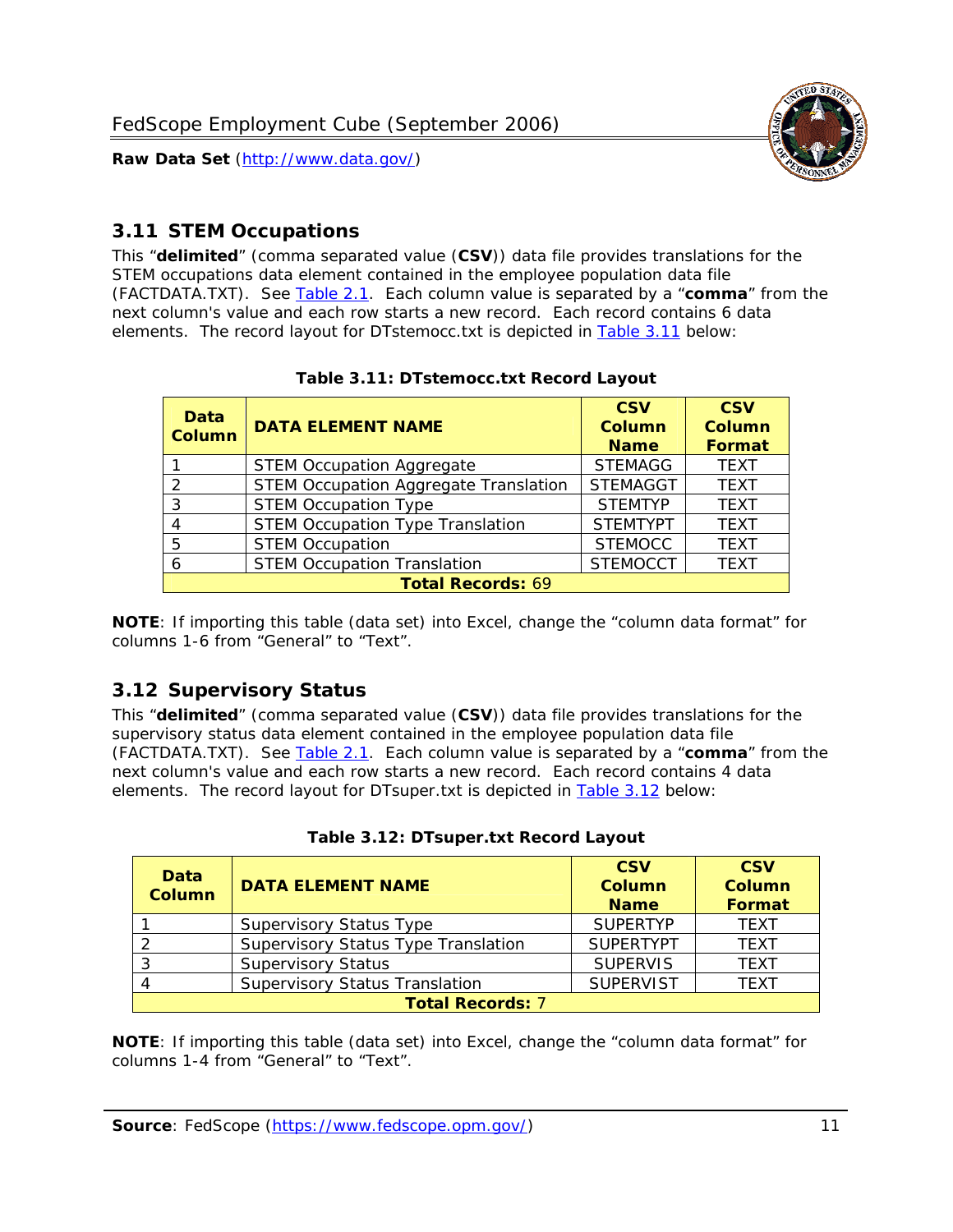

### <span id="page-12-0"></span>*3.13 Type of Appointment*

This "**delimited**" (comma separated value (**CSV**)) data file provides translations for the type of appointment data element contained in the employee population data file (FACTDATA.TXT). See [Table 2.1](#page-4-1). Each column value is separated by a "**comma**" from the next column's value and each row starts a new record. Each record contains 4 data elements. The record layout for DTtoa.txt is depicted in [Table 3.13](#page-12-4) below:

<span id="page-12-4"></span><span id="page-12-2"></span>

| Data<br><b>Column</b> | <b>DATA ELEMENT NAME</b>             | <b>CSV</b><br><b>Column</b><br><b>Name</b> | <b>CSV</b><br><b>Column</b><br><b>Format</b> |
|-----------------------|--------------------------------------|--------------------------------------------|----------------------------------------------|
|                       | Type of Appointment Type             | <b>TOATYP</b>                              | <b>TFXT</b>                                  |
|                       | Type of Appointment Type Translation | <b>TOATYPT</b>                             | <b>TEXT</b>                                  |
|                       | Type of Appointment                  | <b>TOA</b>                                 | <b>TEXT</b>                                  |
|                       | Type of Appointment Translation      | <b>TOAT</b>                                | <b>TFXT</b>                                  |
|                       | <b>Total Records: 21</b>             |                                            |                                              |

#### **Table 3.13: DTtoa.txt Record Layout**

**NOTE**: If importing this table (data set) into Excel, change the "column data format" for columns 1-4 from "General" to "Text".

#### <span id="page-12-1"></span>*3.14 Work Schedule*

<span id="page-12-5"></span>This "**delimited**" (comma separated value (**CSV**)) data file provides translations for the work schedule data element contained in the employee population data file (FACTDATA.TXT). See [Table 2.1](#page-4-1). Each column value is separated by a "**comma**" from the next column's value and each row starts a new record. Each record contains 4 data elements. The record layout for DTwrksch.txt is depicted in [Table 3.14](#page-12-5) below:

<span id="page-12-3"></span>

| Data<br><b>Column</b>    | <b>DATA ELEMENT NAME</b>       | <b>CSV</b><br>Column<br><b>Name</b> | <b>CSV</b><br><b>Column</b><br><b>Format</b> |  |
|--------------------------|--------------------------------|-------------------------------------|----------------------------------------------|--|
|                          | Work Schedule Type             | <b>WSTYP</b>                        | <b>TEXT</b>                                  |  |
|                          | Work Schedule Type Translation | <b>WSTYPT</b>                       | <b>TFXT</b>                                  |  |
| 3                        | Work Schedule                  | <b>WORKSCH</b>                      | <b>TFXT</b>                                  |  |
|                          | Work Schedule Translation      | <b>WORKSCHT</b>                     | <b>TFXT</b>                                  |  |
| <b>Total Records: 12</b> |                                |                                     |                                              |  |

|  | Table 3.14: DTwrksch.txt Record Layout |  |
|--|----------------------------------------|--|
|  |                                        |  |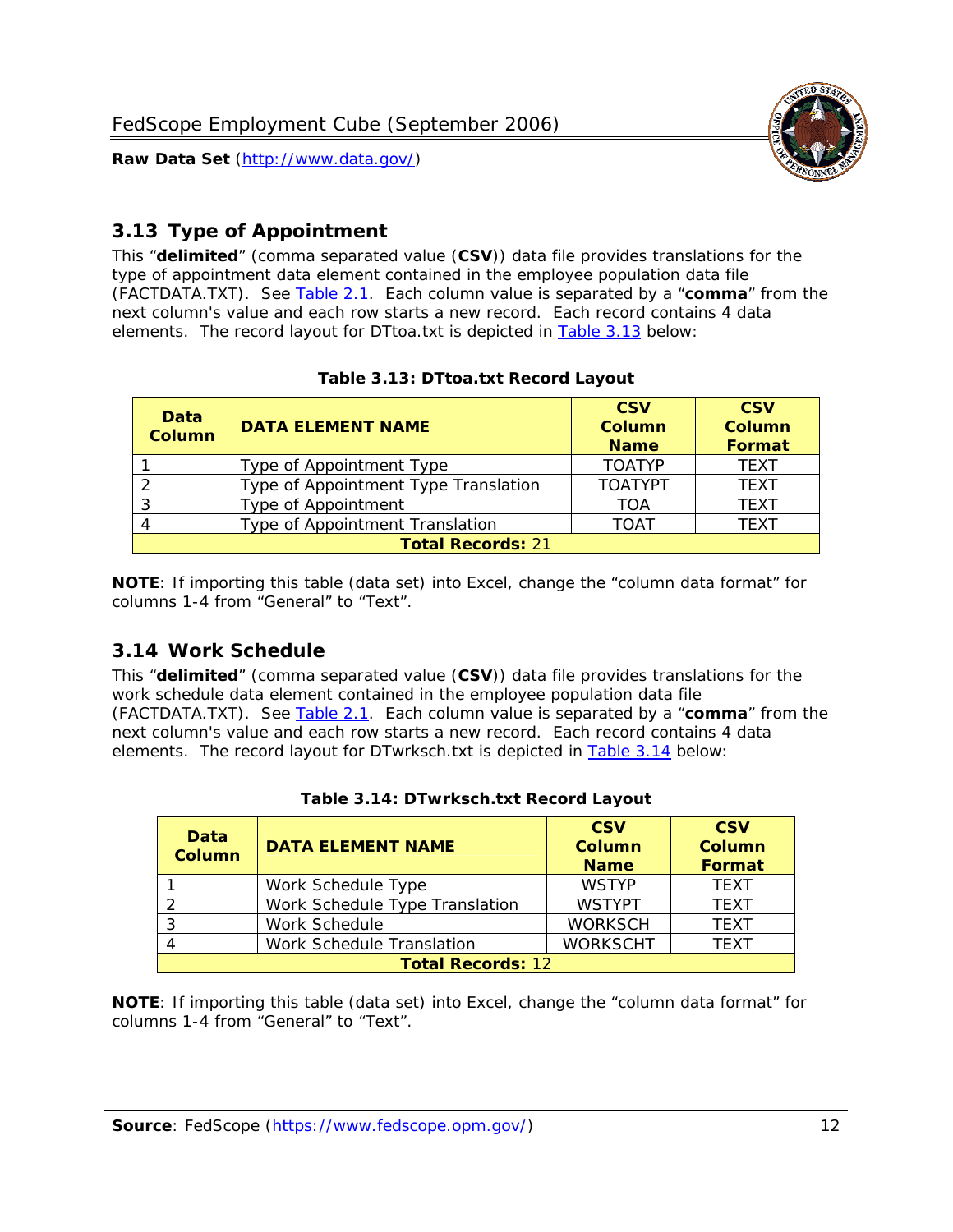

#### <span id="page-13-0"></span>*3.15 Work Status*

<span id="page-13-4"></span><span id="page-13-2"></span>This "**delimited**" (comma separated value (**CSV**)) data file provides translations for the work status data element contained in the employee population data file (FACTDATA.TXT). See [Table 2.1](#page-4-1). Each column value is separated by a "**comma**" from the next column's value and each row starts a new record. Each record contains 2 data elements. The record layout for DTwkstat.txt is depicted in [Table 3.15](#page-13-4) below:

| Data<br><b>Column</b>   | <b>DATA ELEMENT NAME</b>       | <b>CSV</b><br>Column<br><b>Name</b> | <b>CSV</b><br>Column<br><b>Format</b> |
|-------------------------|--------------------------------|-------------------------------------|---------------------------------------|
|                         | <b>Work Status</b>             | <b>WORKSTAT</b>                     | TFXT                                  |
|                         | <b>Work Status Translation</b> | <b>WORKSTATT</b>                    | TFXT                                  |
| <b>Total Records: 2</b> |                                |                                     |                                       |

#### **Table 3.15: DTwkstat.txt Record Layout**

**NOTE**: If importing this table (data set) into Excel, change the "column data format" for columns 1-2 from "General" to "Text".

#### <span id="page-13-1"></span>*3.16 Date*

<span id="page-13-5"></span><span id="page-13-3"></span>This "**delimited**" (comma separated value (**CSV**)) data file provides translations for the status file month date data element contained in the employee population data file (FACTDATA.TXT). See [Table 2.1](#page-4-1). Each column value is separated by a "**comma**" from the next column's value and each row starts a new record. Each record contains 2 data elements. The record layout for DTdate.txt is depicted in [Table 3.16](#page-13-5) below:

| Data<br><b>Column</b>   | <b>DATA ELEMENT NAME</b> | <b>CSV</b><br><b>Column</b><br><b>Name</b> | <b>CSV</b><br>Column<br>Format |
|-------------------------|--------------------------|--------------------------------------------|--------------------------------|
|                         | File Date                | <b>DATECODE</b>                            | TFXT                           |
|                         | File Date Translation    | <b>DATECODET</b>                           | TFXT                           |
| <b>Total Records: 1</b> |                          |                                            |                                |

**Table 3.16: DTdate.txt Record Layout**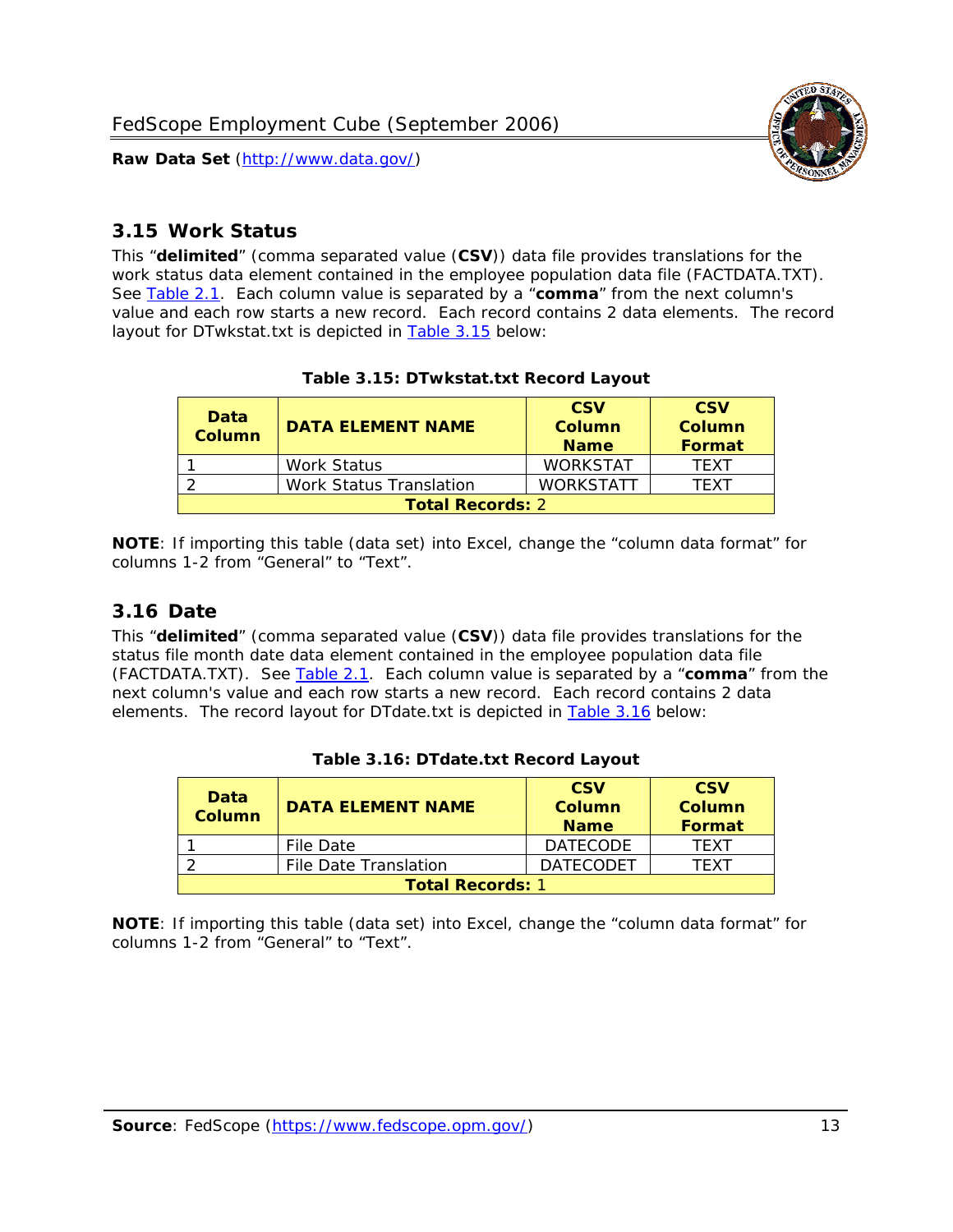

## <span id="page-14-0"></span>*3.17 Employment*

There is no translation file for this data element. Every record in the employee population data file (FACTDATA.TXT) contains a value of "1" for this field. See Chapter [4.17](#page-16-8) for definition of **Employment**.

#### <span id="page-14-1"></span>*3.18 Average Salary*

There is no translation file for this data element. See Chapter [4.18](#page-17-1) for definition of [Average](#page-17-1) **[Salary](#page-17-1) [Average Salary.](#page-17-1)** 

#### <span id="page-14-2"></span>*3.19 Average Length of Service*

There is no translation file for this data element. See Chapter [4.19](#page-17-2) for definition of [Average](#page-17-2) Length of Service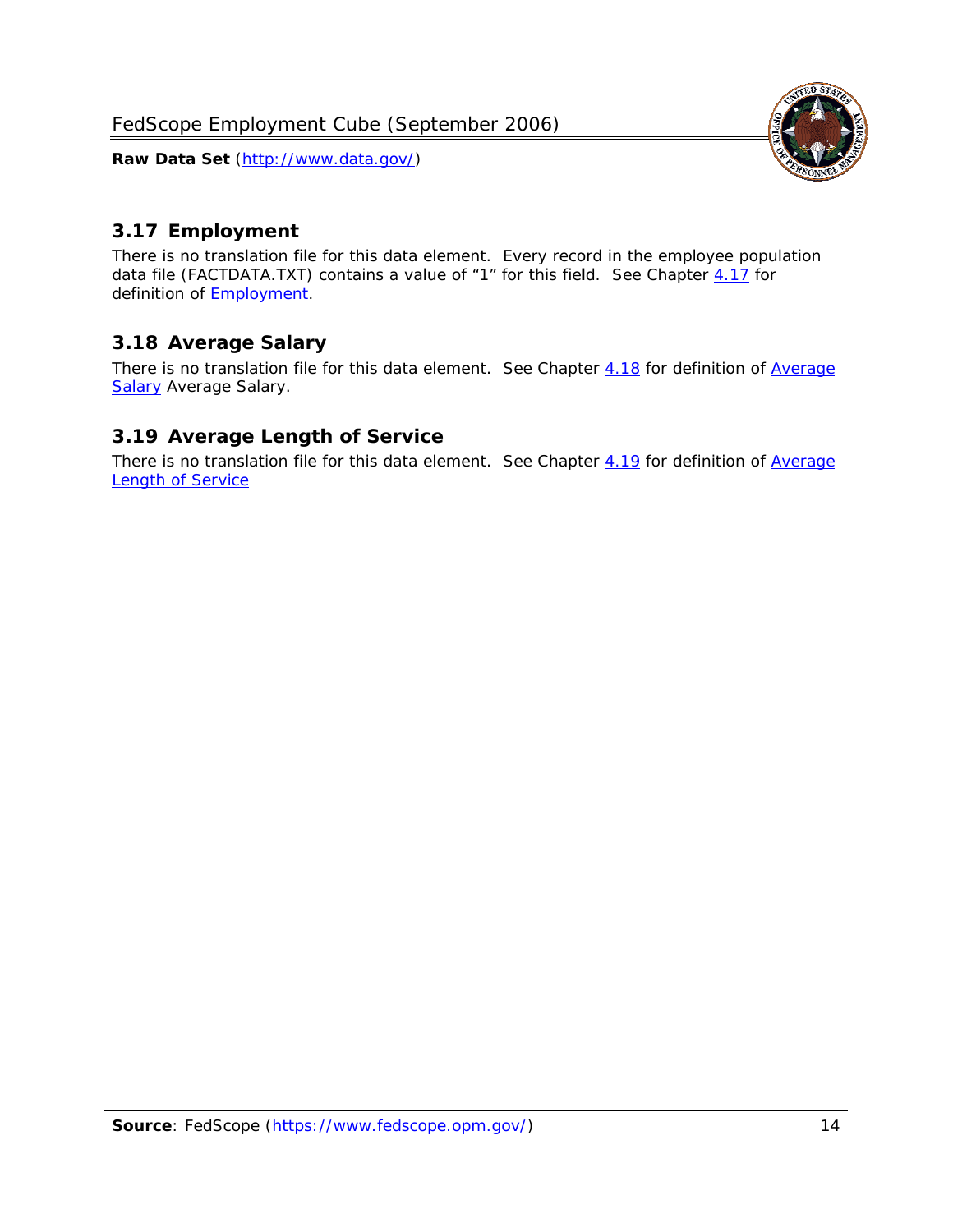

# <span id="page-15-0"></span>**4 DATA DEFINITIONS**

#### <span id="page-15-1"></span>*4.1 Agency*

The employing organization.

#### <span id="page-15-2"></span>*4.2 Location*

The official duty station of an employee. Locations in the United States are defined in terms of states. Locations outside the United States are defined in terms of countries and U.S. territories.

#### <span id="page-15-3"></span>*4.3 Age*

An employee's age. Age is displayed in five-year intervals, except for an initial interval of less than 20 years and a final interval of 65 years or more.

#### <span id="page-15-4"></span>*4.4 Education Level*

The extent of an employee's educational attainment from an accredited institution.

#### <span id="page-15-5"></span>*4.5 General Schedule & Equivalent Grade*

The General Schedule grade for pay plans in the General Schedule and Equivalent pay plan category (See [Pay Plan & Grade](#page-16-0)).

#### <span id="page-15-6"></span>*4.6 Length of Service*

The number of years of Federal civilian employment, creditable military service, and other service made creditable by specific legislation. Length of service is grouped by five-year intervals, except for:

- a. the initial intervals of less than 1 year, 1-2 years, and 3-4 years and
- b. the final interval of 35 years or more.

#### <span id="page-15-7"></span>*4.7 Occupation*

An employee's occupation as defined by the Office of Personnel Management (OPM).

#### <span id="page-15-8"></span>*4.8 Occupation Category*

Occupational categories are defined by the educational requirements of the occupation and the subject matter and level of difficulty or responsibility of the work.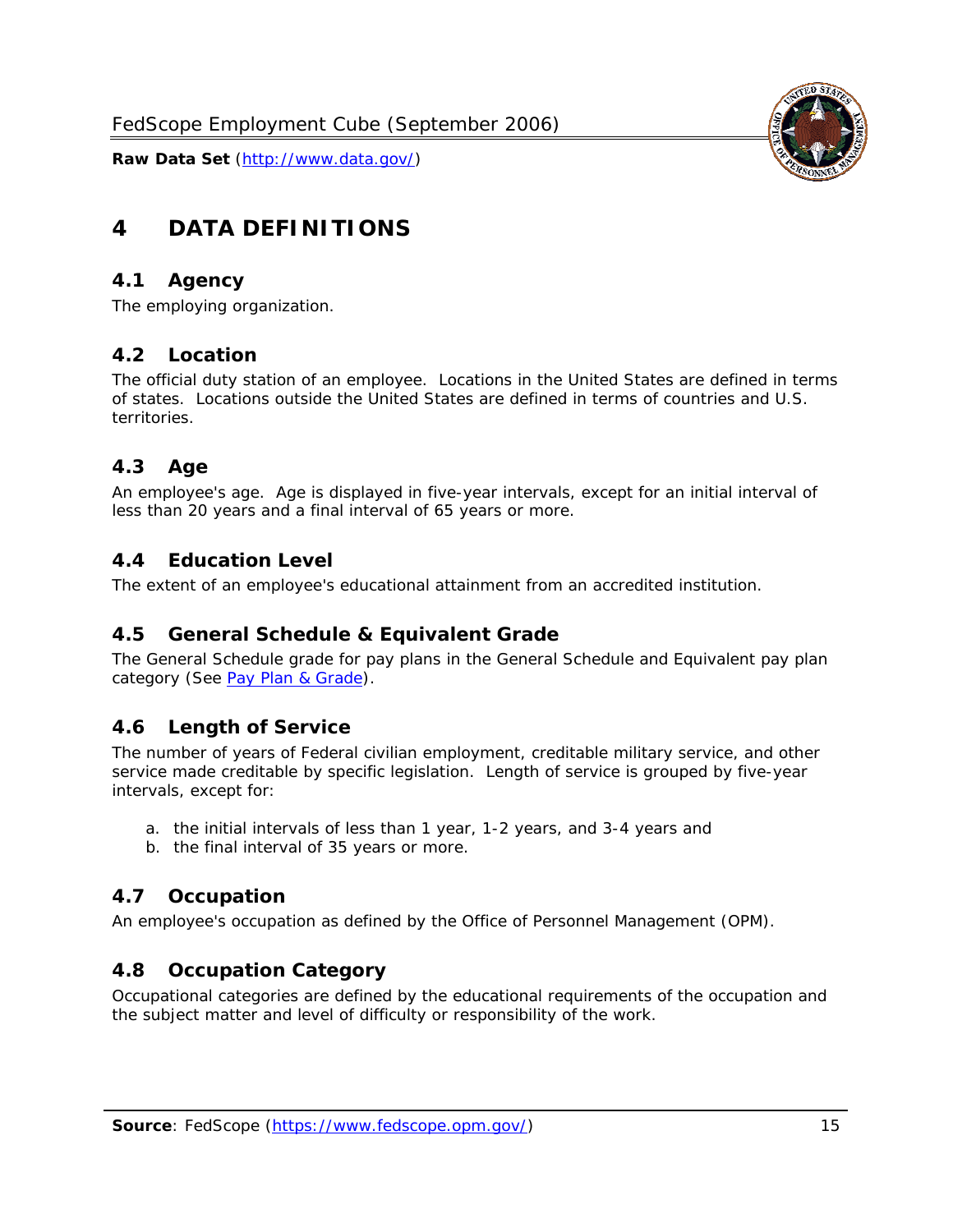<span id="page-16-0"></span>

The pay system and, where applicable, the grade used to determine an employee's basic pay rate. Grade denotes a hierarchical position in a pay plan and is sometimes referred to as level, class, rank, or pay band.

# <span id="page-16-1"></span>*4.10 Salary Level*

An employee's adjusted basic pay, which is an annualized rate of pay. Adjusted basic pay is the sum of an employee's rate of basic pay plus any locality comparability payment and/or special pay adjustment for law enforcement officers. Salaries are grouped by \$10,000 intervals, except for an initial interval of less than \$20,000 and a final interval of \$180,000 or more.

An employee's actual earnings may be more or less than the annualized rate because of factors such as overtime, shift differentials, less than full time work, or leave without pay.

## <span id="page-16-2"></span>*4.11 STEM Occupations*

Listing of occupations grouped into the following four occupational series:

- 1. **S**cience
- 2. **T**echnology
- 3. **E**ngineering
- 4. **M**athematics

#### <span id="page-16-3"></span>*4.12 Supervisory Status*

The nature of managerial, supervisory, or non-supervisory responsibility assigned to an employee's position.

#### <span id="page-16-4"></span>*4.13 Type of Appointment*

An employee's appointment in terms of permanence and competitiveness.

#### <span id="page-16-5"></span>*4.14 Work Schedule*

The time basis on which an employee is scheduled to work.

#### <span id="page-16-6"></span>*4.15 Work Status*

A combination of Type of Appointment and Work Schedule data elements. The Work Status data element is limited to "Non-Seasonal Full Time Permanent" and "Other Employees".

#### <span id="page-16-7"></span>*4.16 Date*

<span id="page-16-8"></span>The file date (e.g. September 2006 represented by 200609).

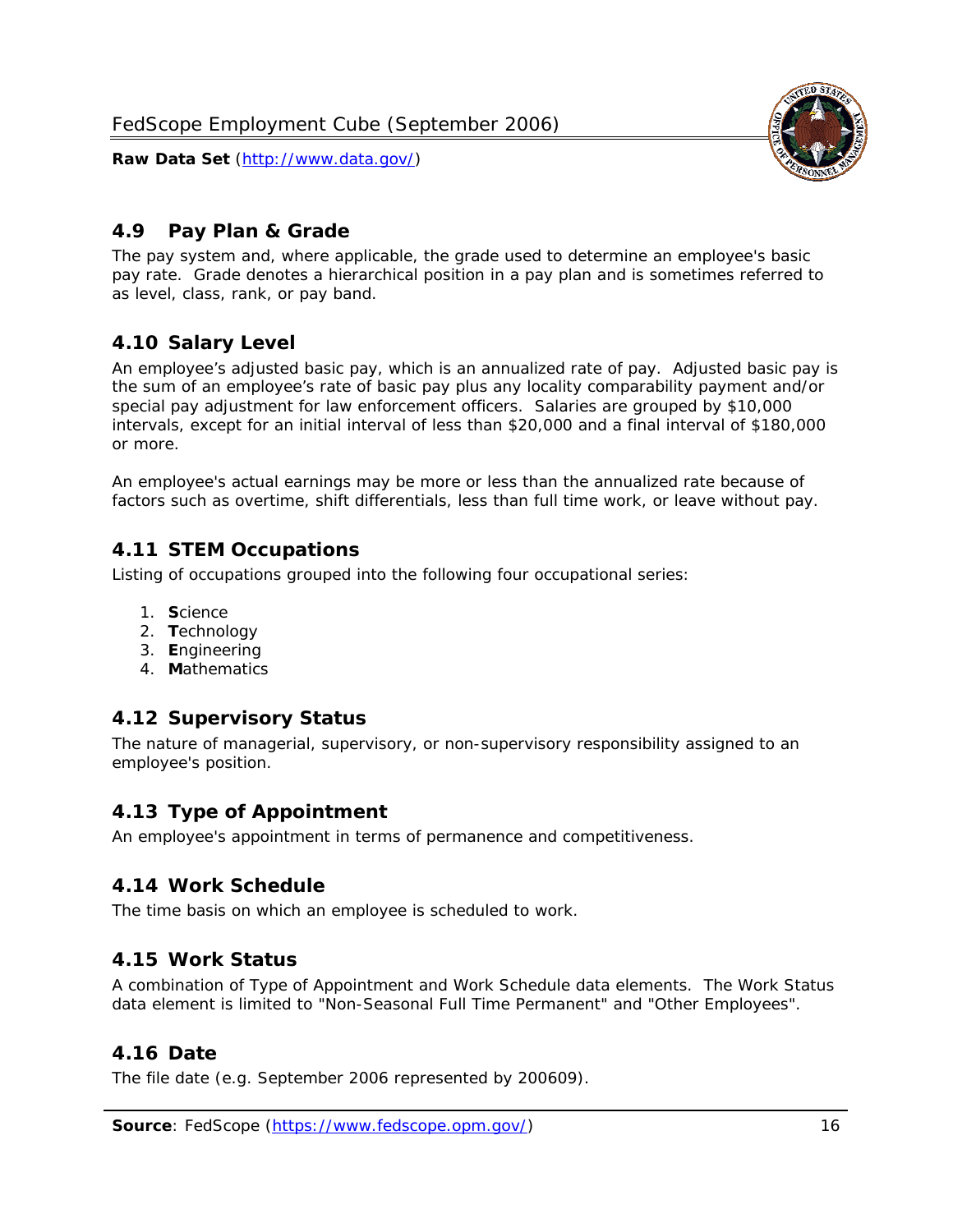

### <span id="page-17-0"></span>*4.17 Employment*

A measure representing the number of employees in pay status at the end of the quarter (or end of the pay period prior to the end of the quarter).

#### <span id="page-17-1"></span>*4.18 Average Salary*

A measure representing the average adjusted basic pay, an annualized rate of pay. Adjusted basic pay is the sum of an employee's rate of basic pay and any locality comparability payment and/or special pay adjustment for law enforcement officers.

An employee's actual earnings may be more or less than the annualized rate because of factors such as overtime, shift differentials, less than full time work, or leave without pay.

Invalid salary values are excluded from the average. A large number of invalid values could invalidate the average. To obtain counts of invalid values, display the data using the Salary Level dimension (See [Salary Level\)](#page-16-1).

#### <span id="page-17-2"></span>*4.19 Average Length of Service*

A measure representing the average number of years of Federal civilian employment and creditable military service.

Invalid values are excluded from the average. A large number of invalid values could invalidate the average. To obtain counts of invalid values, display the data using the Length of Service dimension (See [Length of Service](#page-15-6)).